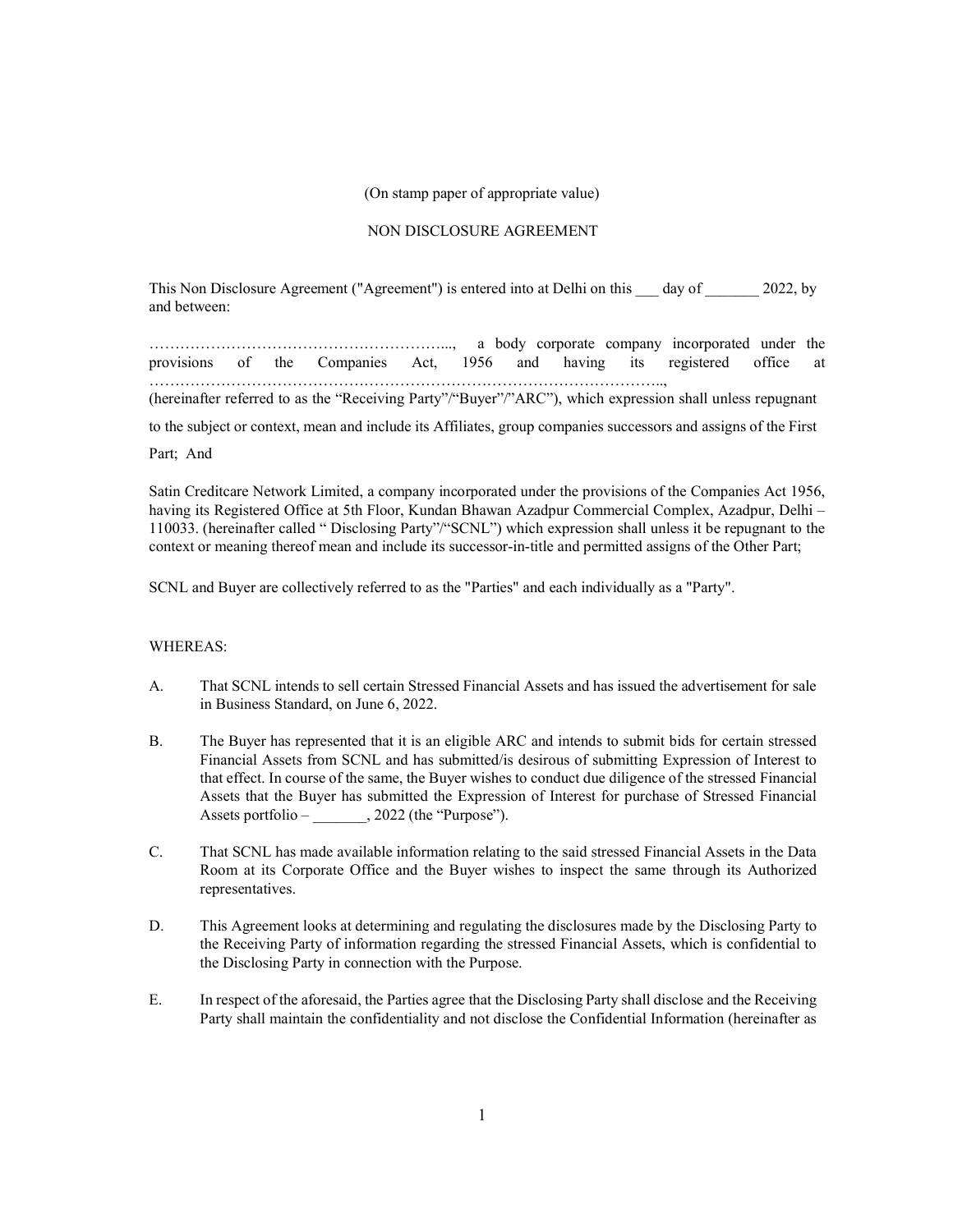defined below) to any other person and only use the Confidential Information for the Purpose stated herein subject to the terms and conditions of this Agreement.

## NOW IT IS HEREBY AGREED AS FOLLOWS:

- 1. In this Agreement (including the recitals) the following words shall have the respective meaning given to them below:
	- i. "Confidential Information" shall mean all information of the Disclosing Party and information related to stressed Financial Assets listed for sale by the Disclosing Party pursuant to Advertisement for Sale dated June 6, 2022, whether specifically earmarked as Confidential or not, disclosed or submitted to the Receiving Party, in written, representational, electronic, verbal or any other form and includes but is not limited to data, documents, undertakings, agreements, information of commercial, technical or financial nature which may contain trade secrets, know-how, materials, products, technology, computer programs, specifications, manuals, business plans, software, marketing plans, financial information, human resource information, details of customers, suppliers, debtors or creditors and any other information such as covenants, terms and conditions contained in the documents, internal processes, guidelines, commercial knowledge or any other information disclosed or submitted on or after the Effective Date or thereafter including without limitation, the information on the contents and existence of this Agreement and analysis, compilations, notes, studies and other documents prepared by either Party or its representatives.

Notwithstanding the foregoing, the following information will not constitute Confidential Information for the purpose of this Agreement:

- a) in or enters the public domain, other than by breach by the Receiving Party or any of its Representative and Person(s); or
- b) known to the Receiving Party on a non-confidential basis prior to disclosure under this Agreement, at the time of first receipt, or thereafter becomes known to the Receiving Party or any of its Authorised Person(s) without similar restrictions from a source other than the Disclosing Party, as evidenced by written records, or
- c) is or has been developed independently by the Receiving Party without reference to or reliance on the Confidential Information.
- d) information which is or becomes generally available to the public otherwise than as a result of a breach of this Agreement by the Receiving Party.
- ii. "Person" shall mean any individual, company, firm, association, trust, or any other organisation or entity (whether incorporated or not), including any governmental or political subdivision, ministry, department, or agency thereof.
- iii. "Representative(s)" of any Person includes the directors, officers, employees, agents, consultants, advisors, or other representatives, including legal counsel, accountants and financial advisors of such Person and also includes the Representatives of the Representatives of the said Person.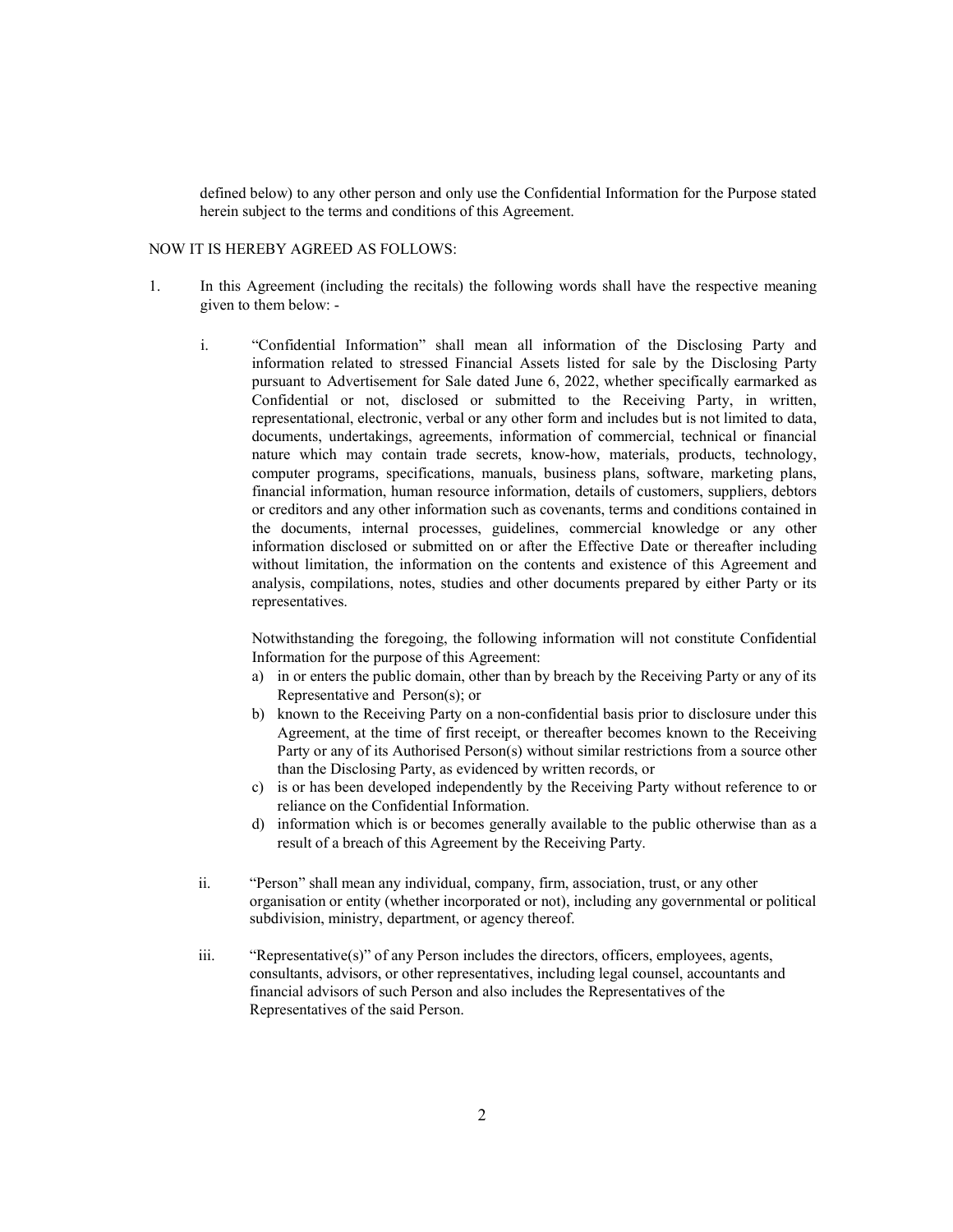- 2. Except as otherwise provided in this Agreement, the Receiving Party shall keep confidential all Confidential Information which:
	- (a) is collected during due diligence, disclosed, communicated or delivered to the Receiving Party in furtherance to the Purpose for which the Parties are entering into negotiations/discussions;
	- (b) comes to the Receiving Party's knowledge or into the Receiving Party's possession in connection with negotiations/discussions towards the Purpose,

Irrespective of whether such Confidential Information is received before or after the date of this Agreement.

- 3. Except as otherwise provided in this Agreement, neither Party shall disclose to any other Person the status, terms, conditions or other facts concerning the negotiations/discussions as contemplated between the Parties in terms hereof.
- 4. The Receiving Party shall not use or copy the Confidential Information except in connection with the Purpose and shall use the Confidential Information only for evaluating the Purpose.
- 5. The Receiving Party when undertakes to visit any of the offices of the Disclosing Party, further undertakes that any further Confidential Information which may come to its knowledge as a result of any such visit and any information which may be seen at such offices/ branches etc., the methods of operation thereof and the various applications thereof shall be kept strictly confidential and that any such Confidential Information will not be divulged to any third party and will not be made use of in any way, (whether for its benefit or that of any third party) except in connection with the Receiving Party's negotiations with the Disclosing Party in terms hereof.
- 6. Except as otherwise provided in this Agreement, the Receiving Party shall not disclose or communicate, cause to be disclosed or communicated or otherwise make available Confidential Information to any third party other than:
	- (a) the Receiving Party's directors, officers, employees, or representatives to whom disclosure is necessary for the purpose of negotiations/discussions provided that the Receiving Party shall communicate them about their obligation to maintain the confidentially of the Confidential Information; and
	- (b) the Receiving Party's professional advisor, legal advisor only to the extent necessary for that adviser to advice or protect the rights of the Receiving Party under this Agreement provided that the Receiving Party shall obtain similar confidentiality agreement with its Representatives;
- 7. If the Receiving Party is requested or becomes legally compelled (by oral questions, interrogatories, requests for information or documents, order of a competent court, civil or criminal investigative demand, or similar process) or is required by a regulatory body to make any disclosure that is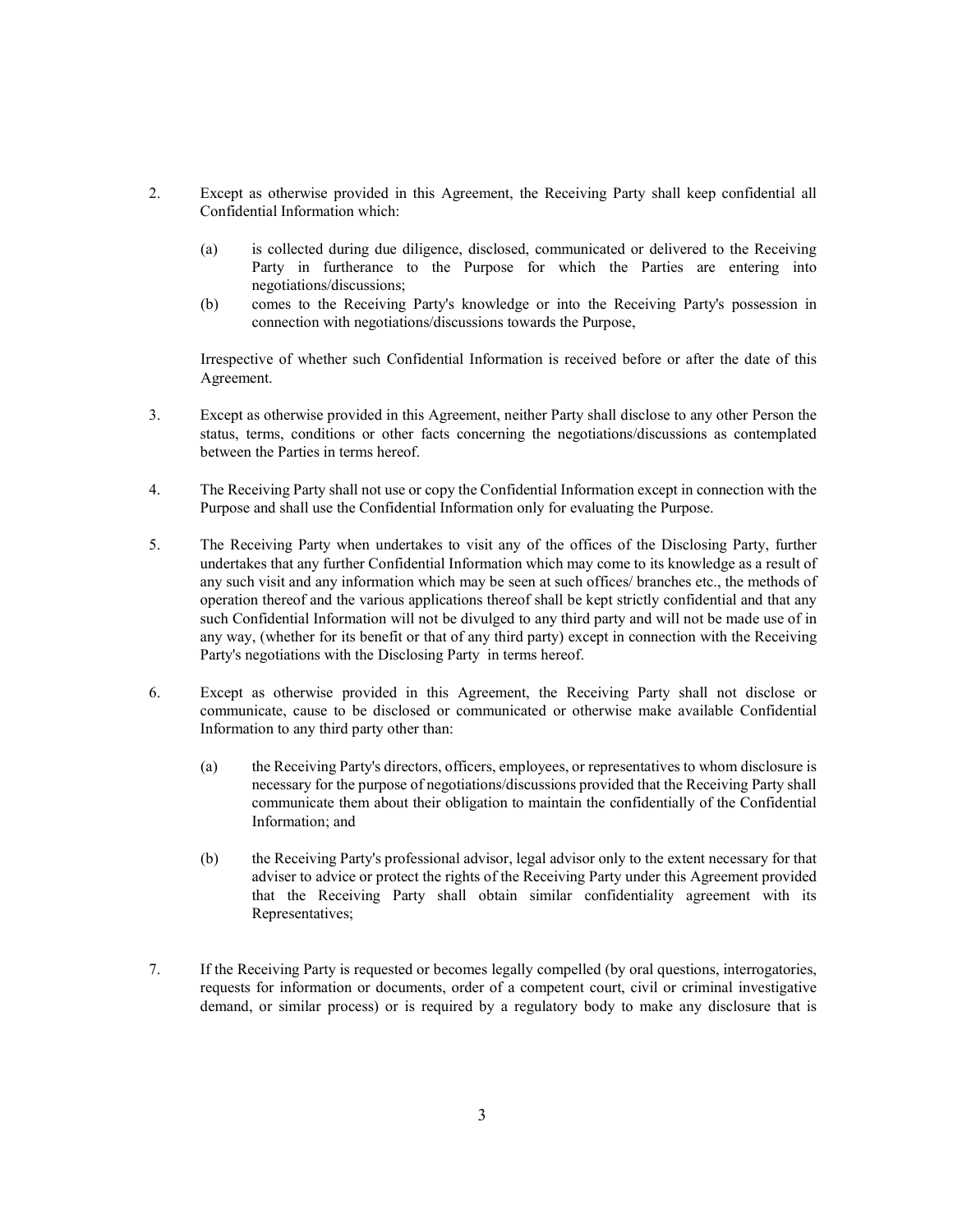prohibited or otherwise constrained by this Agreement, the Receiving Party will provide the Disclosing Party with prompt written notice of such request (the "Disclosure Notice") containing:

- (a) the Disclosure Notice must identify the Person requiring such disclosure;
- (b) the nature of Confidential Information required to be disclosed;
- (c) the reasons for disclosure of the relevant Confidential Information; and the time period within which the disclosure is required to be made.
- 8. Save as provided in this Agreement, no news releases, public announcements or any other form of publicity concerning this Agreement or the terms of this Agreement shall be conducted or released by either Party without the prior written consent of the other Party.
- 9. It is agreed between the Parties that Receiving Party shall not disclose or direct its Representatives, to disclose (i) the Confidential Information which has been made available to them, (ii) that discussions or negotiations are taking place concerning the proposed transaction between the Parties, or (iii) any terms, conditions or other facts with respect to the proposed transaction, including the status thereof, to any third party without the prior written consent of the Disclosing Party.
- 10. Except as otherwise provided in this Agreement, a Receiving Party shall not disclose the Confidential Information except in the following circumstances:
	- (a) the disclosure is authorised in writing by the Disclosing Party to the extent as so authorized;
	- (b) the disclosure is made pursuant to a directive or order of a Government entity or statutory authority or any Judicial/Quasi-Judicial Authority, Court or governmental agency provided however that the Receiving Party shall promptly notify the Disclosing Party so as to enable the Disclosing Party to seek a protective order or other appropriate remedy;
	- (c) the disclosure is made to any arbitrator or expert appointed to resolve disputes under any final agreement entered into between the Parties based on the negotiations and discussions in respect of the Purpose;
	- (d) the disclosure is made pursuant to any applicable laws, rules or regulations or direction of statutory or regulatory authority or stock exchange or order of a relevant court of law.
- 11. The Receiving Party shall exercise no lesser security or degree of care than that the Receiving Party applies to its own Confidential Information of an equivalent nature, but in any event not less than the degree of care which a reasonable person with knowledge of the confidential nature of the information would exercise. The Receiving Party shall be responsible and liable to the Disclosing Party for any unauthorized breach of this Agreement by the Receiving Party or any of its Representative.
- 12. Confidential Information provided by the Disclosing Party to the Receiving Party is provided for the benefit of the Receiving Party and in connection with the Purpose only and same shall be used solely for the purposes for which it was disclosed.
	- If so requested by the Disclosing Party the Receiving Party shall forthwith destroy all notes, memoranda and data containing copies or abstracts of the Confidential Information.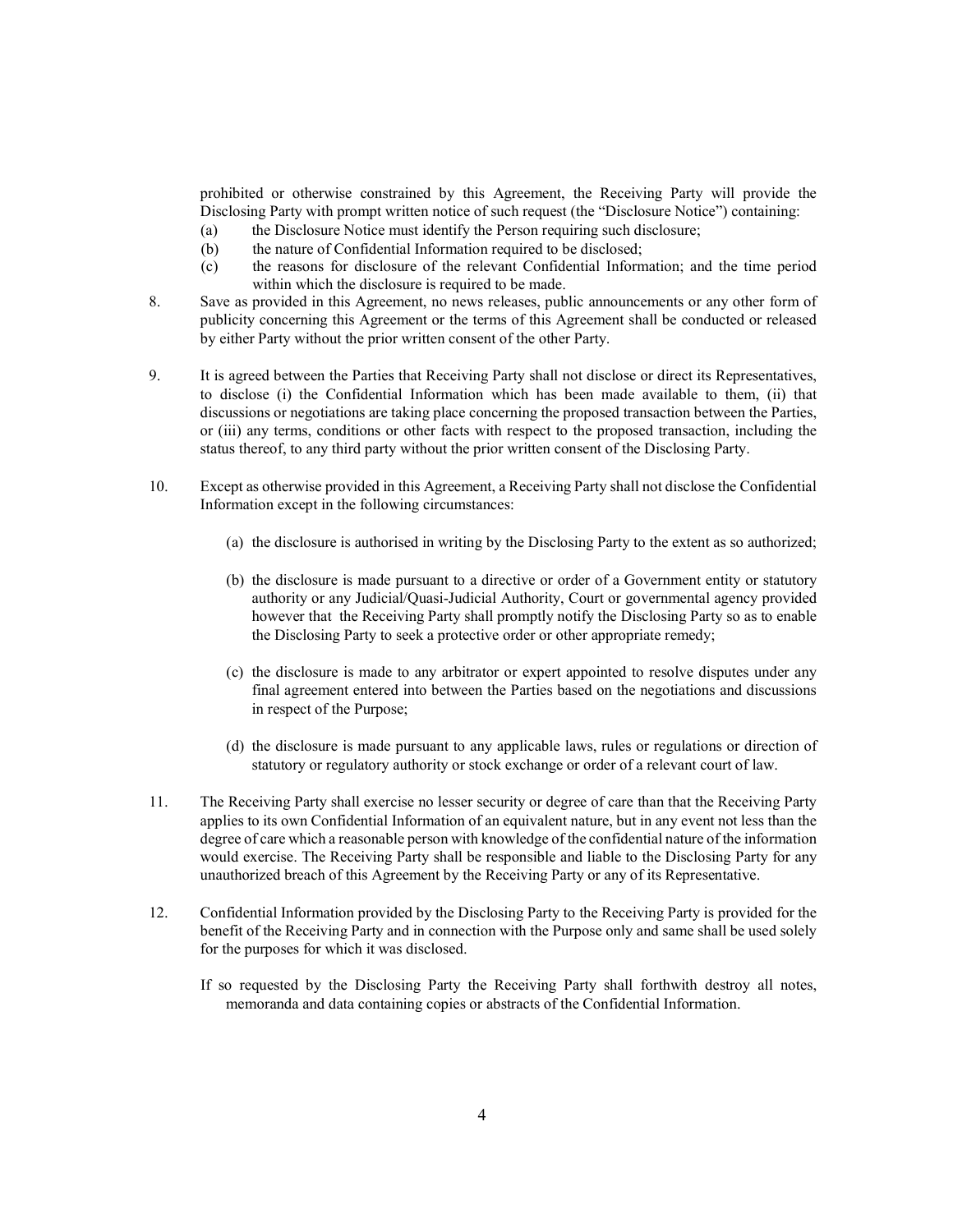- 13. This Agreement shall be effective and binding from the date of execution for a period of 12 months ("Term") until and unless terminated in accordance with clause 14 herein.
- 14. This Agreement may be terminated by Disclosing Party by giving five (5) days' notice in writing to the other Party without assigning any reason whatsoever. The obligations of each Party hereunder will continue for a period of 12 months after termination / expiry of the Agreement.
- 15. Nothing contained in this Agreement shall be deemed to grant to the Receiving Party any other right except the limited right to use and review the Confidential Information as necessary to explore and carry out the proposed Purpose between the Parties.
- 16. Nothing contained in this Agreement shall be construed as:
	- (a) requiring the Disclosing Party to disclose to the Receiving Party any particular information;
	- (b) creating any warranties of any kind in connection with any particular information;
	- (c) Soliciting any business or business changes or incurring any obligations of any kind not specified herein.
- 17. This Agreement is not intended to constitute, create, give effect to, or otherwise recognize a joint venture, partnership or formal business entity of any kind and the rights and obligations of the Parties shall be limited to those expressed set forth herein. Any exchange of Confidential Information under this Agreement shall not be deemed as constituting any offer, acceptance, or promise of any further contract or amendment to any contract, which may exist between the Parties. Nothing herein shall be construed as providing for the sharing of profits or losses arising out of the efforts or either or both parties. Each Party shall act as an independent contractor and not as an agent of the other Party for any purpose whatsoever and no Party shall have any authority to bind the other Party.
- 18. This Agreement contains the entire understanding between the Parties with respect to the safeguarding of said Confidential Information and supersedes all prior communications and understandings with respect thereto. No waiver, alteration, modification, or amendment shall be binding or effective for any purpose whatsoever unless and until reduced to writing and executed by authorized representatives of the Parties.
- 19. The Receiving Party agrees to indemnify and keep indemnified and hold Disclosing Party and its Representatives harmless against the loss and damage arising out of the breach of this Agreement by the Receiving Party and/or by any of the Representative of the Receiving Party.
- 20. The rights, powers and remedies provided in this Agreement are cumulative and do not exclude the rights or remedies provided by law and equity independently of this Agreement.
- 21. The Receiving Party acknowledges that a breach of this Agreement by them or their Representatives may cause the Disclosing Party irreparable damage for which monetary damages would not be an adequate remedy. Accordingly, in addition to other remedies that may be available, a Party may seek